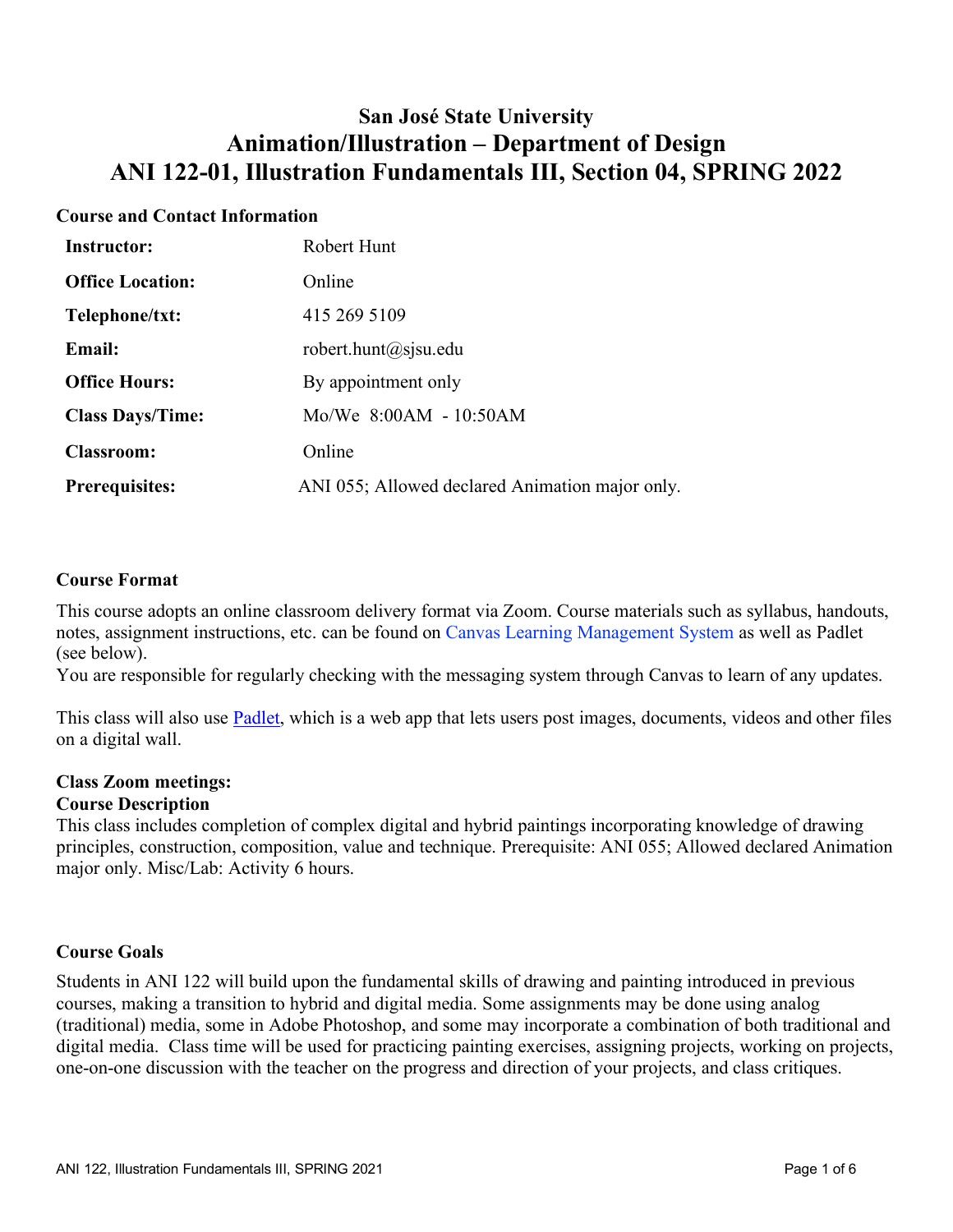Students should expect and plan their schedules to accommodate significant "homework" periods after each class session. Students are expected to bring and maintain prepared materials and be ready to work at the beginning of—and throughout—each class session. Failure to do so will affect one's grade. It is always the student's responsibility to be prepared for class even if absent from the previous class.

For more detailed information about classroom activities, please refer to the handouts distributed for each project. (Available on Canvas.)

## **Course Learning Outcomes (CLO)**

Upon successful completion of this course, students will be able to:

- 1. Students will develop better observational and interpretation skills
- 2. Students will make a transition from analog to digital media, and aquire skills needed for subsequent classes in the curriculum. Students will gain fluency in photoshop painting techniques.
- 3. Students will learn to apply fundamental theories and knowledges of traditional art to digital medium
- 4. Students will learn about and achieve greater "authenticity" in their work
- 5. Students will learn to streamline production flow and juggle the stresses of rapid project deadlines
- 6. Students will have a greater understanding of visual communication and storytelling
- 7. Students will be able to complete mature, professional level illustrations.

#### **Required Texts/Readings**

#### **Textbook**

There is no required text for this course, however students are expected to consult various books, websites and blogs as needed to supplement their education.

#### **some recommended Readings:**

*The Visual Story: Creating the Visual Structure of Film, TV, and Digital Media* **by Bruce Block** *How to Render, Scott Robertson, ISBN 978-193349283-4 Color and Light: A Guide for the Realist Painter*, by James Gurney *Imaginative Realism: How to Paint What Doesn't Exist*, by James Gurney *Framed Ink: Drawing and Composition for Visual Storytellers*, by Marcos Mateu-Mestre *Alla Prima: Everything I know about Painting* by Richard Schmid *The Art Spirit* by Robert Henri

#### **Other Equipment / Material Requirements**

- Drawing materials: large (8.5x11 –or preferably larger ) sketchbook or drawing paper, Pencils (6b, Hb) kneaded eraser.
- Analog (Traditional) art supplies as used in previous classes, IE Gouache , watercolor etc. We will periodically use these to create elements to incorporate into the digital workflow.
- A laptop or desktop computer with adequate RAM and storage to easily handle large files in Photoshop. Should have webcam for zoom meetings.
- Drawing tablet (Wacom, Cintiq, or other)
- Adobe Photoshop (free license available to SJSU students)
- A digital camera, preferably either a Digital SLR or access to one for shooting reference and artwork. Phone camera is an acceptable alternative.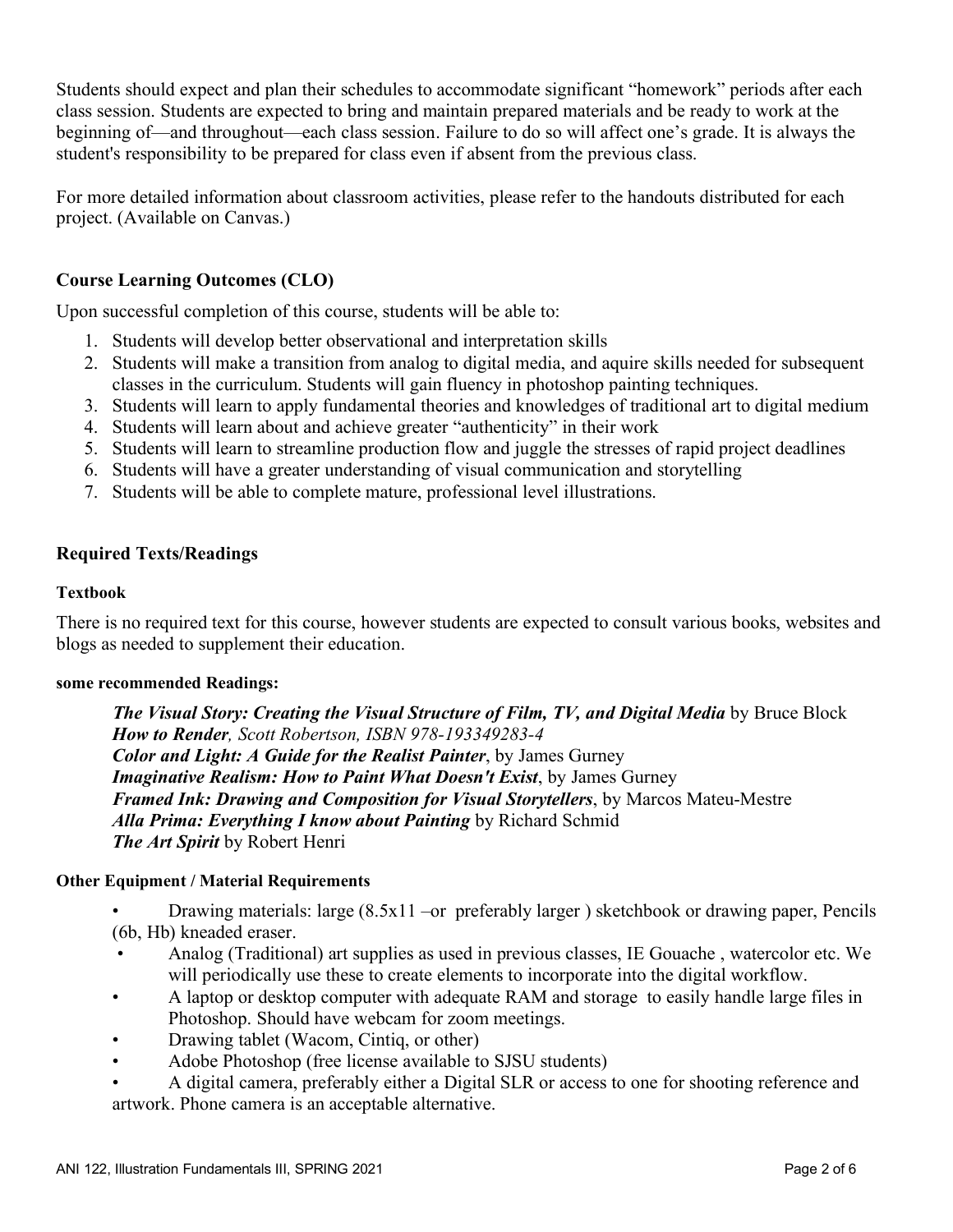## **Course Requirements and Assignments (subject to change)**

A) Studies: Students will complete a number of painting assignments and studies applicable to the illustration projects.

B) Illustration Projects: Students will complete two complex illustration projects, learning the process of conceptualization, iterations, and completion of an illustration within a proscribed deadline.

#### **Final Examination or Evaluation (subject to change)**

A final critique will be held on the final exam day at the time and date indicated by the university final exam schedule. Please consult the sjsu.com website to reserve those times in your calendar immediately.

## **Grading Information**

Students will be held accountable for meeting all deadlines. Directions given in class and for assignments must be followed accurately. Late work will not be accepted unless the instructor has given prior approval. Students are responsible for completing all work assigned during any absences, and absent students must arrange for their work to be turned in on due date.

Class participation will be assessed and includes active engagement in critiques, peer mentoring, and proactive learning behavior.

Obviously, the quality of the work, both conceptually and its final execution, is a primary component of the grade; but as mentioned above, the student's grade is also determined by their professional attitude, their conduct, their work ethic, and their ability to meet their deadlines and the educational challenges posed by the assignments. Above all, students are graded on the maturity they demonstrate while they pursue, question, attempt, evaluate, struggle, succeed and/or fail at their assignments.

Note that "All students have the right, within a reasonable time, to know their academic scores, to review their grade-dependent work, and to be provided with explanations for the determination of their course grades." See University Policy F13-1 at http://www.sjsu.edu/senate/docs/F13-1.pdf for more details. Grades may be reviewed privately at any time by arranging a meeting with the instructor. If you want to know how you are doing—ask.

Students should expect that some assignments may require further work on their part beyond the original deadline for the project. Failure to incorporate such changes into their work may result in the work being considered "unfinished" in regard to grading. Again, if you are unclear on any of this at any point- ask.

"Incomplete" grades are only given rarely, and only in the event of compelling personal or family emergencies and/or crises. If you do receive an incomplete you will have to complete the work on your own and have one year to submit all final materials for consideration or your grade will revert to an F.

#### **Determination of Grades**

- Studies : **40%**
- Illustration Projects: **40%**
- Final Presentation: **10%**
- Participation: **10%**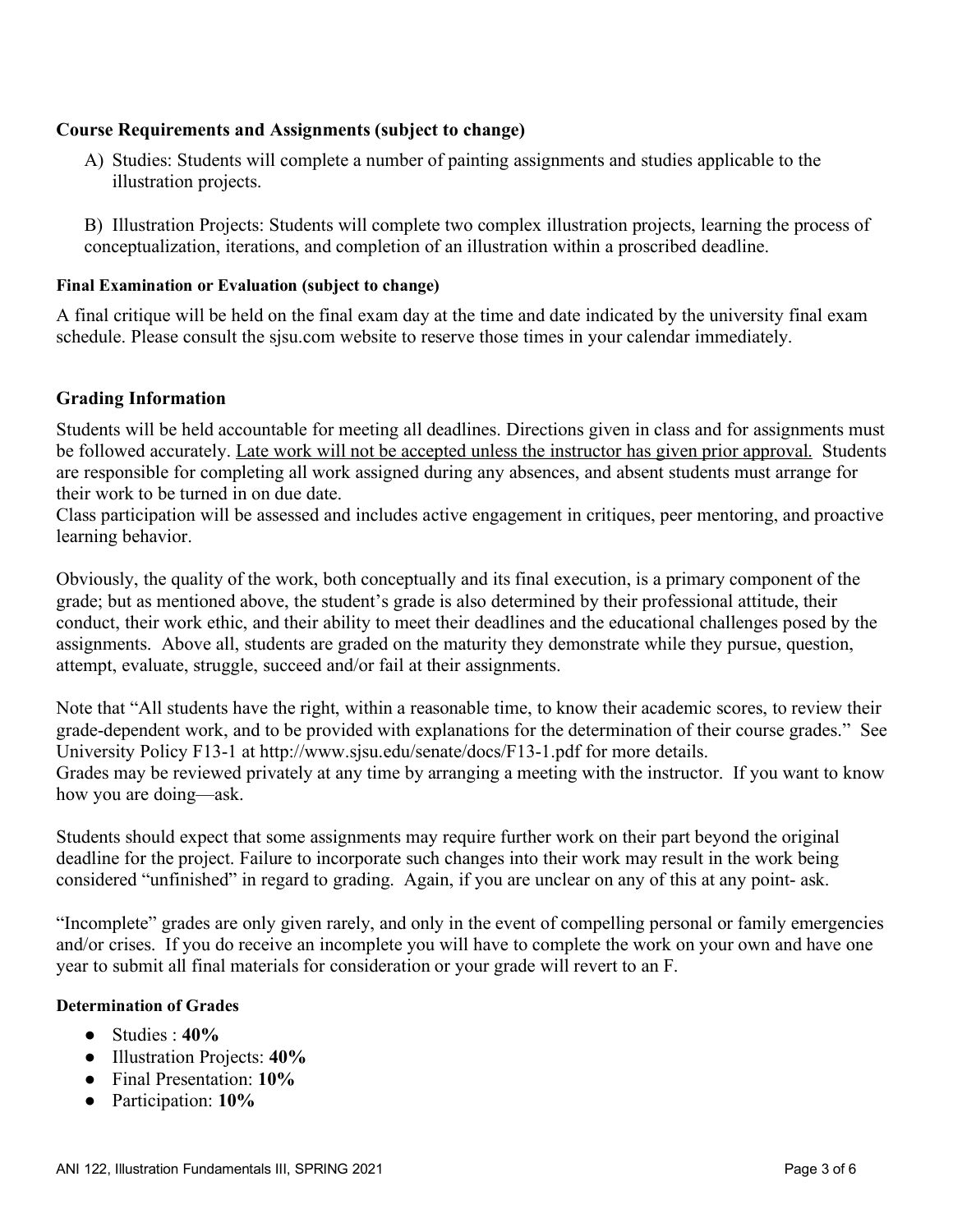A grade indicates excellent work.

- B grades indicate above average work.
- C grades indicate average work.
- D grades indicate below average work.
- F grades are failing.

#### **Classroom Protocol**

All Animation/Illustration students are expected to conduct themselves in a professional manner at all times. See the bulleted list below for general program policies and expectations.

Whether in class or working after hours, students must respect the facilities and fellow students and are expected to present themselves and their work in a clean professional manner. Students will be held accountable for both classroom participation and contributing to the creation of a positive atmosphere for education.

Classes and events are to be treated as business appointments and students are expected to be in attendance, fully prepared, and on time. Fully prepared means having all necessary materials needed to work on class projects, having prepared according to instructions, and having made significant progress on assignments from the previous class. Failure to accomplish any of the above will significantly lower your grade.

The occasional absence is unremarkable, but if an absence is unavoidable, students are expected to notify the instructor immediately, and contact their peers to both turn in work on the due date and stay current with class assignments they may have missed.

Cell phones should be silent and should not be utilized during class unless otherwise directed. Students should refrain from eating food others can smell. At the end of classes, students are expected to leave the classroom cleaner than they found it, push in chairs, etc. During breaks and immediately before and after class, students should be conscious of the overall noise level in the room and try to minimize it in order to allow for the private instructor/student conversations that often occur.

Finally, students should maintain an awareness of the safety of their surroundings, belongings, and classmates. In particular, when working in the building and entering or leaving after hours, students should accompany one another in the interest of safety or call the University Police for an escort. Report any suspicious persons or behavior to the University police at 408-924-2222 or by picking up a blue emergency phone.

#### **Animation/Illustration Program Policies**

- Students must arrive to class on time with materials ready to work.
- Cell phones must be silenced.
- Private conversations during lectures and class discussions are not permitted.
- No checking email or using laptops for activities unrelated to the class.
- No playing personal audio through speakers, use headphones only.
- Do not prop open any doors.
- Do not leave valuable items unattended.
- Do not leave the classroom without cleaning your area.
- Be courteous to others, keep private conversations quiet.
- Aromatic foods are not allowed in any of the classrooms or labs.
- Please be attentive to your personal hygiene.

#### **Computer Labs: Violation of rules will result in loss of lab access for the whole semester**

- No food or beverages by the workstations.
- Do not change the connections on the equipment.
- Do not move any equipment in the lab.
- No traditional painting.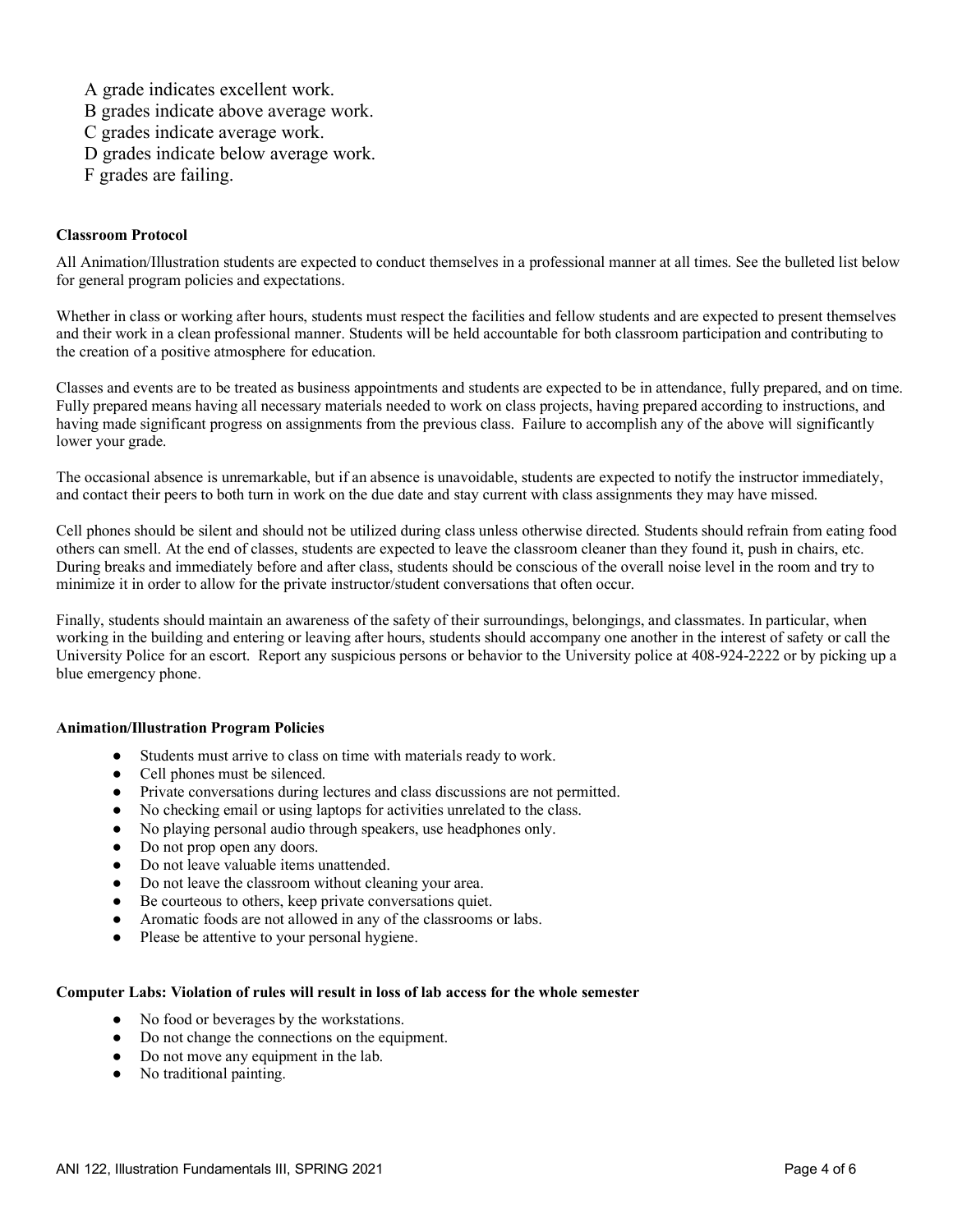#### **University Policies**

Per University Policy S16-9 *(http://www.sjsu.edu/senate/docs/S16-9.pdf)*, relevant information to all courses, such as academic integrity, accommodations, dropping and adding, consent for recording of class, etc. is available on Office of Graduate and Undergraduate Programs' Syllabus Information web page at http://www.sjsu.edu/gup/syllabusinfo/

#### **Academic Integrity policy (Academic Senate Policy F15-7)**

"The University's Academic Integrity policy, located athttp://www.sjsu.edu/senate/docs/S07-2.pdf, requires you to be honest in all your academic course work. Faculty members are required to report all infractions to the Office of Student Conduct and Ethical Development. The Student Conduct and Ethical Development website is available at https://www.sjsu.edu/studentconduct/

Instances of academic dishonesty will not be tolerated by the Animation/Illustration program. Cheating on exams, plagiarism, presenting the work of another as your own, or the use of another person's ideas without giving proper credit will result in AUTOMATIC EXPULSION FROM AND FAILURE OF THE COURSE, with possible expulsion from the Animation/Illustration Major. A second offense will result in IMMEDIATE EXPULSION from the Animation/Illustration Major.

This includes but is not limited to copying someone else's imagery, altering someone else's imagery, altering a pre-existing 3D model, tracing or copying animation, and submitting someone else's notes for a grade.

| ANI22 Sec 04, Illustration Fundamentals III, SPRING2021<br>Course Schedule (Subject to change) |           |                                                 |
|------------------------------------------------------------------------------------------------|-----------|-------------------------------------------------|
| Week                                                                                           | Date      | <b>Topics, Readings, Assignments, Deadlines</b> |
| 1                                                                                              | 1/26/2022 | First Day Instructions, Course Overview         |
| $\overline{2}$                                                                                 | 1/31/2022 | Study #01                                       |
|                                                                                                | 2/2/2022  | Study #01                                       |
| $\overline{3}$                                                                                 | 2/7/2022  | Study #02                                       |
|                                                                                                | 2/9/2022  | Study #02                                       |
| $\overline{4}$                                                                                 | 2/14/2022 | Study #03                                       |
|                                                                                                | 2/16/2022 | Study #03                                       |
| 5                                                                                              | 2/21/2022 | Study #04                                       |
|                                                                                                | 2/23/2022 | Study #04                                       |
| 6                                                                                              | 2/28/2022 | Study $#05$                                     |
|                                                                                                | 3/2/2022  | Study #05                                       |
| $\overline{7}$                                                                                 | 3/7/2022  | Study #06 - Part 1                              |
|                                                                                                | 3/9/2022  | Study #06 - Part 1                              |
| 8                                                                                              | 3/14/2022 | Study #06 - Part 2                              |
|                                                                                                | 3/16/2022 | Study #06 - Part 2                              |
| 9                                                                                              | 3/21/2022 | Study #06 - Part 2                              |
|                                                                                                | 3/23/2022 | Study #06 - Part 2                              |
| 10                                                                                             | 3/28/2022 | <b>Spring Recess</b>                            |
|                                                                                                | 3/30/2022 | <b>Spring Recess</b>                            |